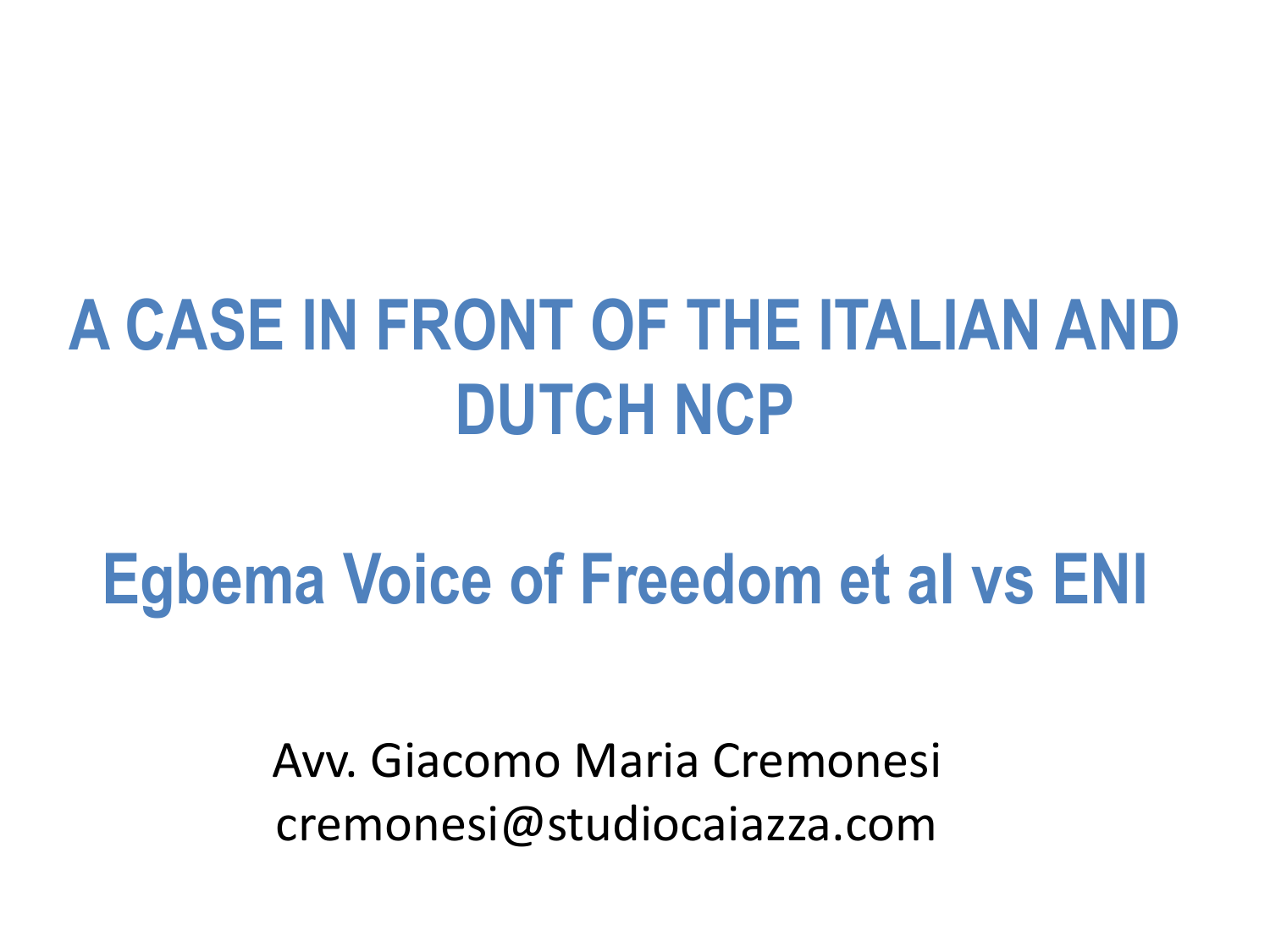#### OECD NCP

- Governments adhering to the Guidelines are required to set up a National Contact Point (NCP)
- NCPs assist enterprises and their stakeholders to take appropriate measures to further the observance of the Guidelines. They provide a mediation and conciliation platform for resolving practical issues that may arise with the implementation of the Guidelines.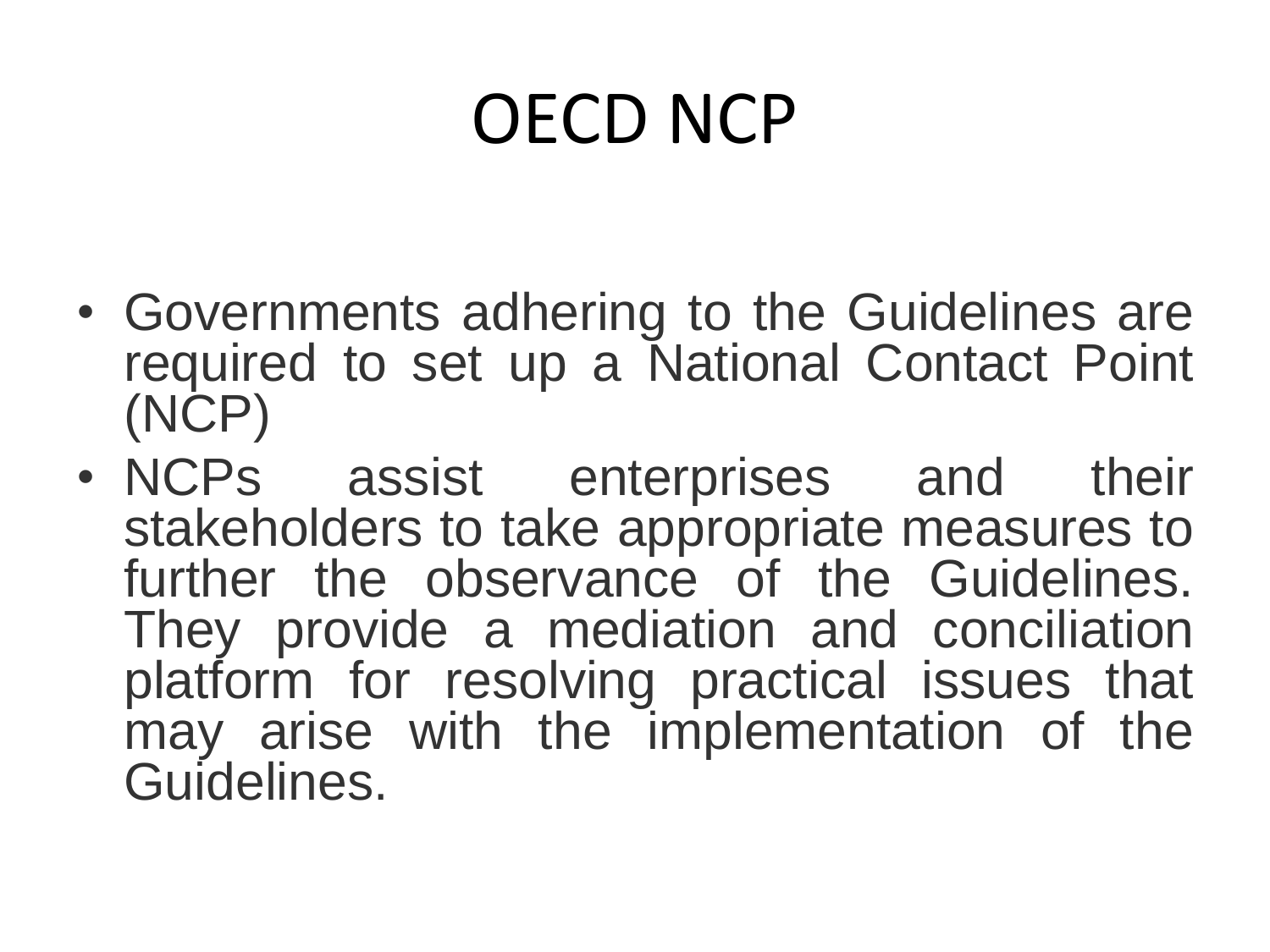#### OECD Watch

- **Out of the 250 cases it reviewed for the period 2001–2015, only 20 led to an acknowledgement of wrongdoing (by the NCP or the company), an additional 20 to a change in policy and 3 others to improvement on the ground.**
- 155 For the period 2012–2015, during which only 105 complaints led to 4 acknowledgements of wrongdoing, 6 additionally to policy changes and 1 complaint to change on the ground. None of these cases led to compensation for the victims.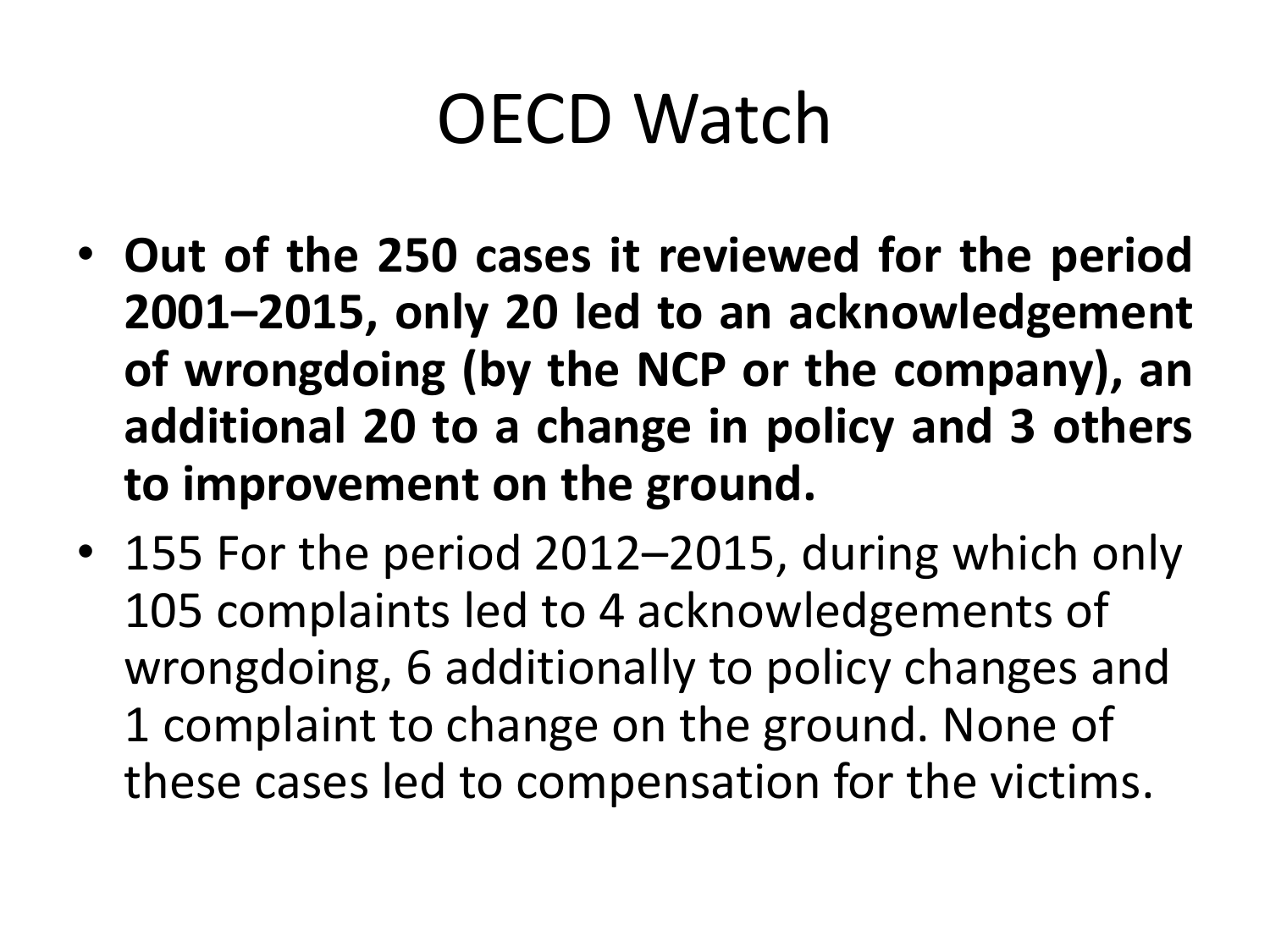#### OECD Watch 2019

- n 2019, 28 complaints filed with National Contact Points (NCP)
- 2019 was the second subsequent year in which the case rejection rate significantly surpassed the already-high historical averages. 36% of NGO/community complaints were rejected outright with no offer of good offices to resolve the dispute.
- Six NGO/community complaints resulted in some form of remedy for the complainants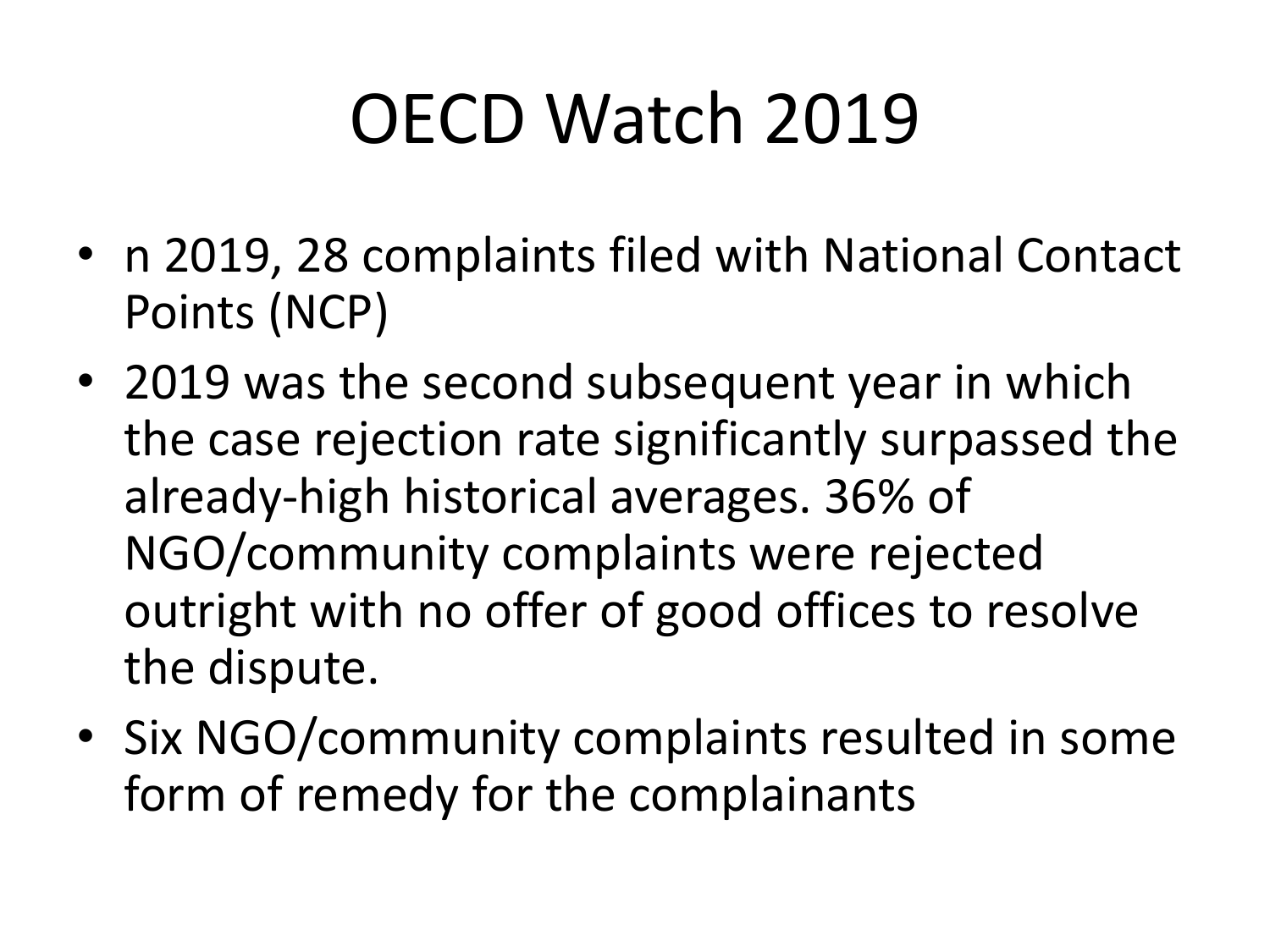#### ITALIAN NCP OECD WATCH

- Low number of cases over the year (one pending)
- Resource problem
- Respect of timeline is problematic
- We recommend that the Italian NCP commits to carrying out additional investigation when required, as it would be beneficial in helping the NCP determine potential breaches of the Guidelines, while also allowing the NCP to make recommendations more suitable, while relating to the local context and realities, to both parties.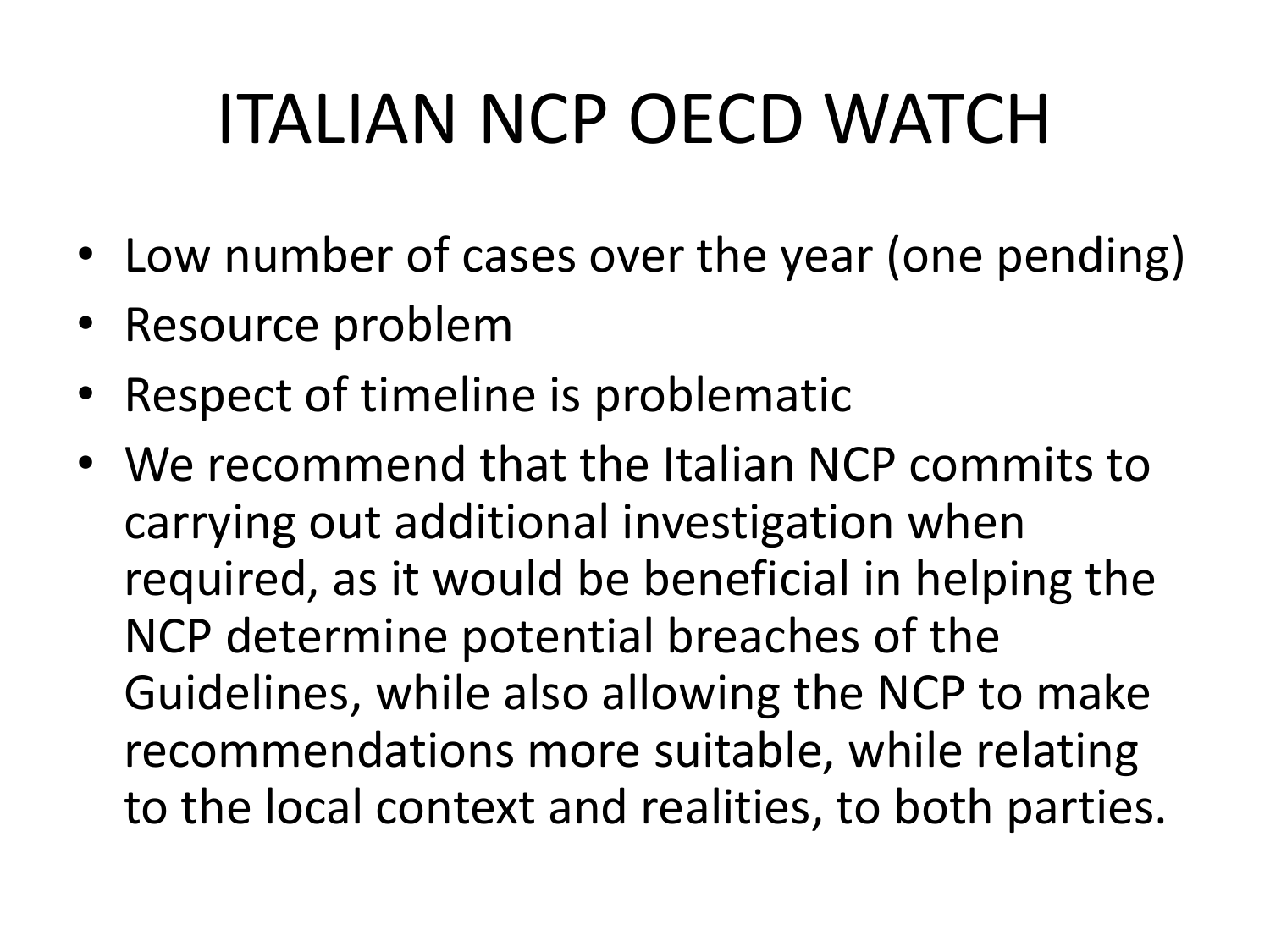I. FLOODING IN AGGAH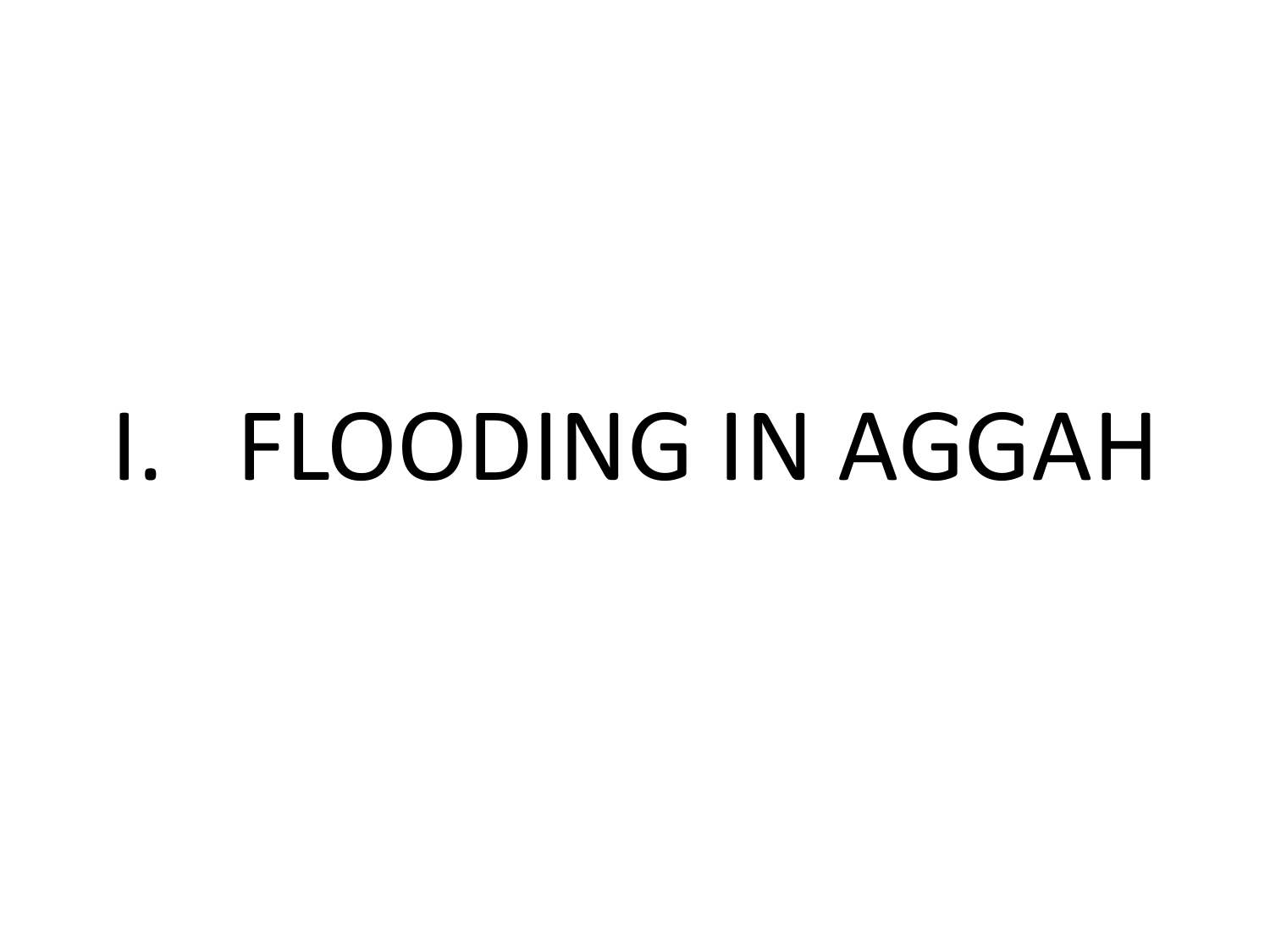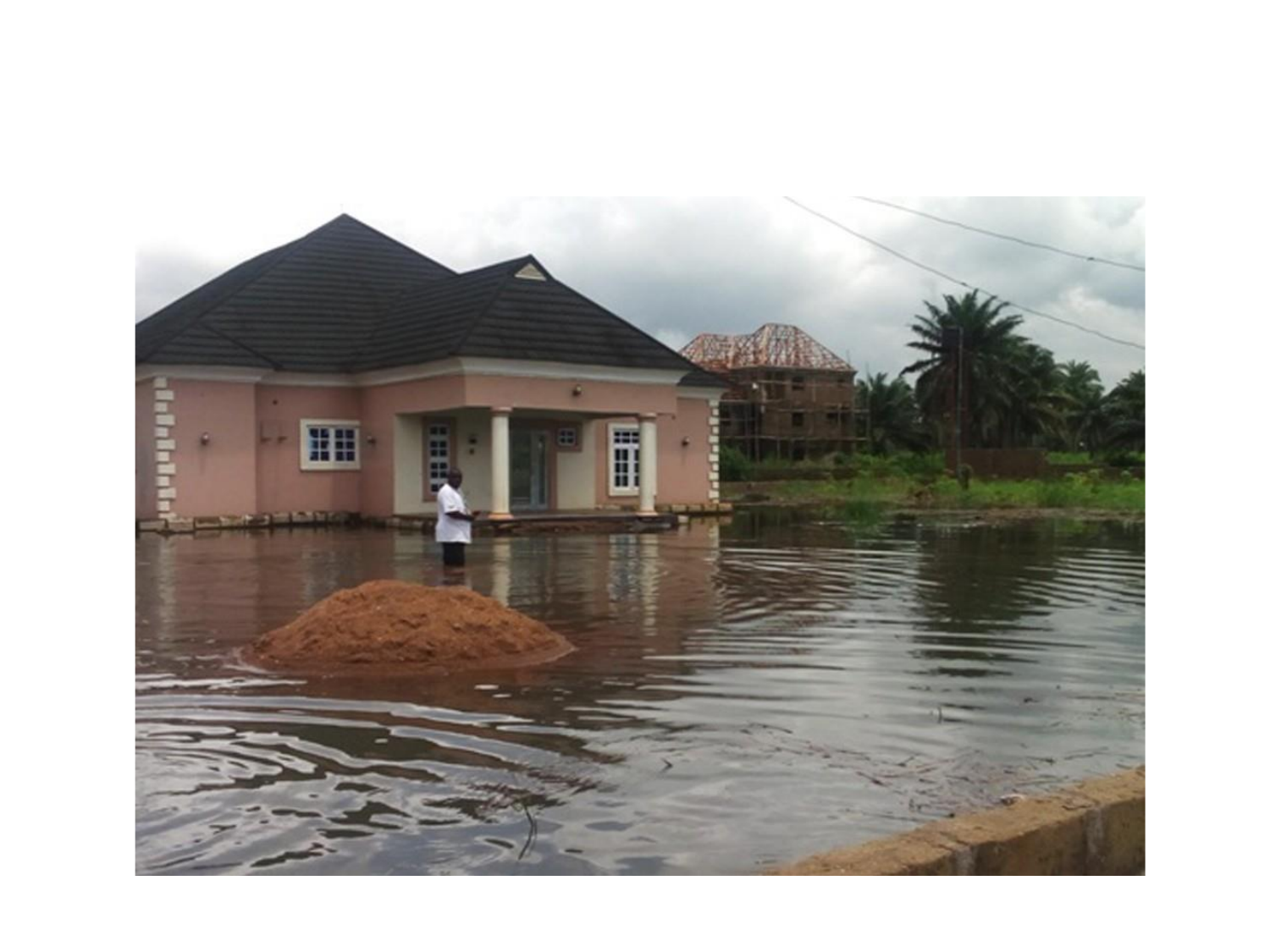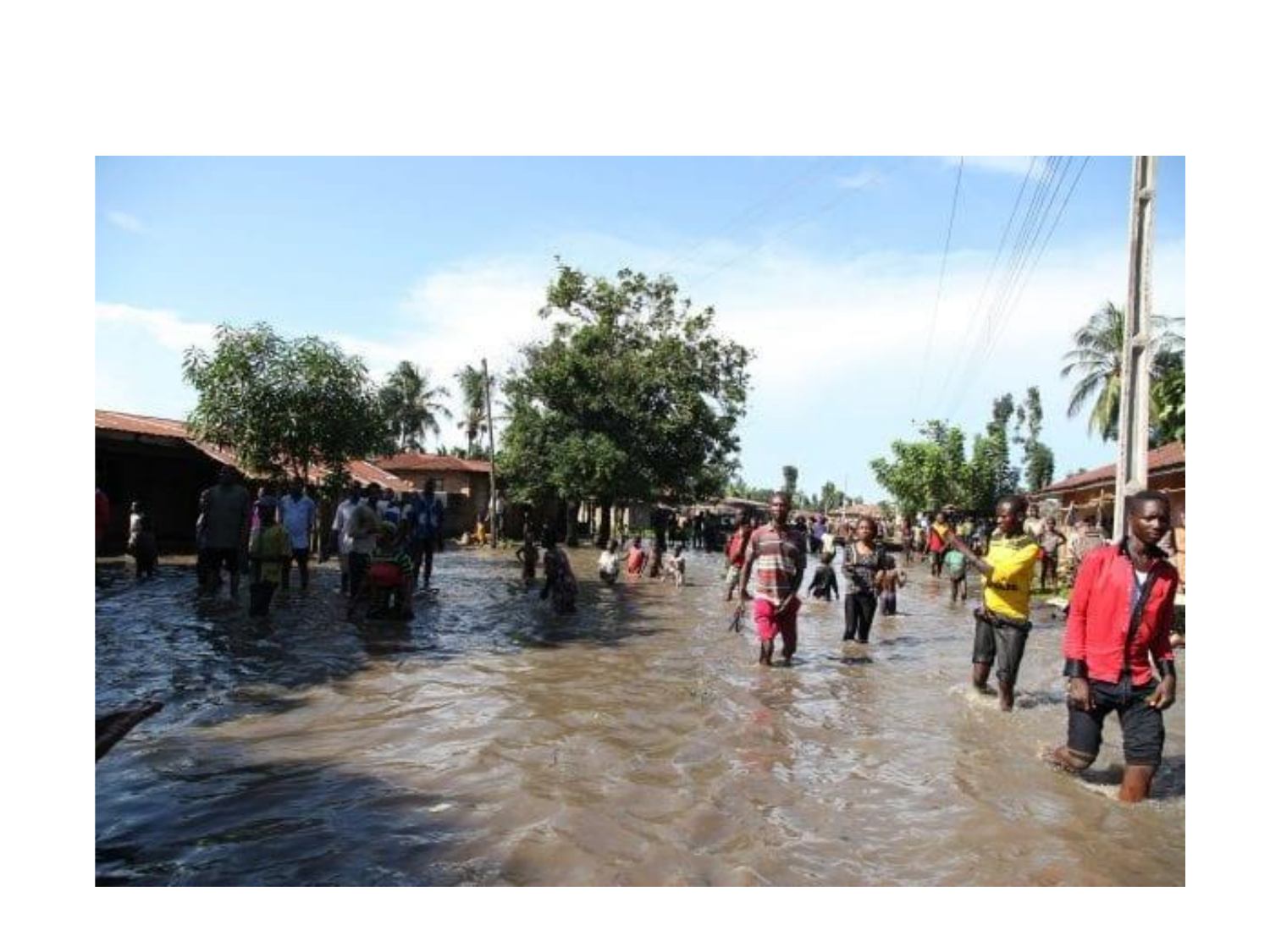#### **Egbema Voice** of Freedom

Advocates for Community Alternatives



CHIMA WILLIAMS & **ASSOCIATES** 



**IMPACT ASSESMENT REPORT** 

AGGAH COMMUNITY, RIVERS STATE, NIGERIA DECEMBER 2017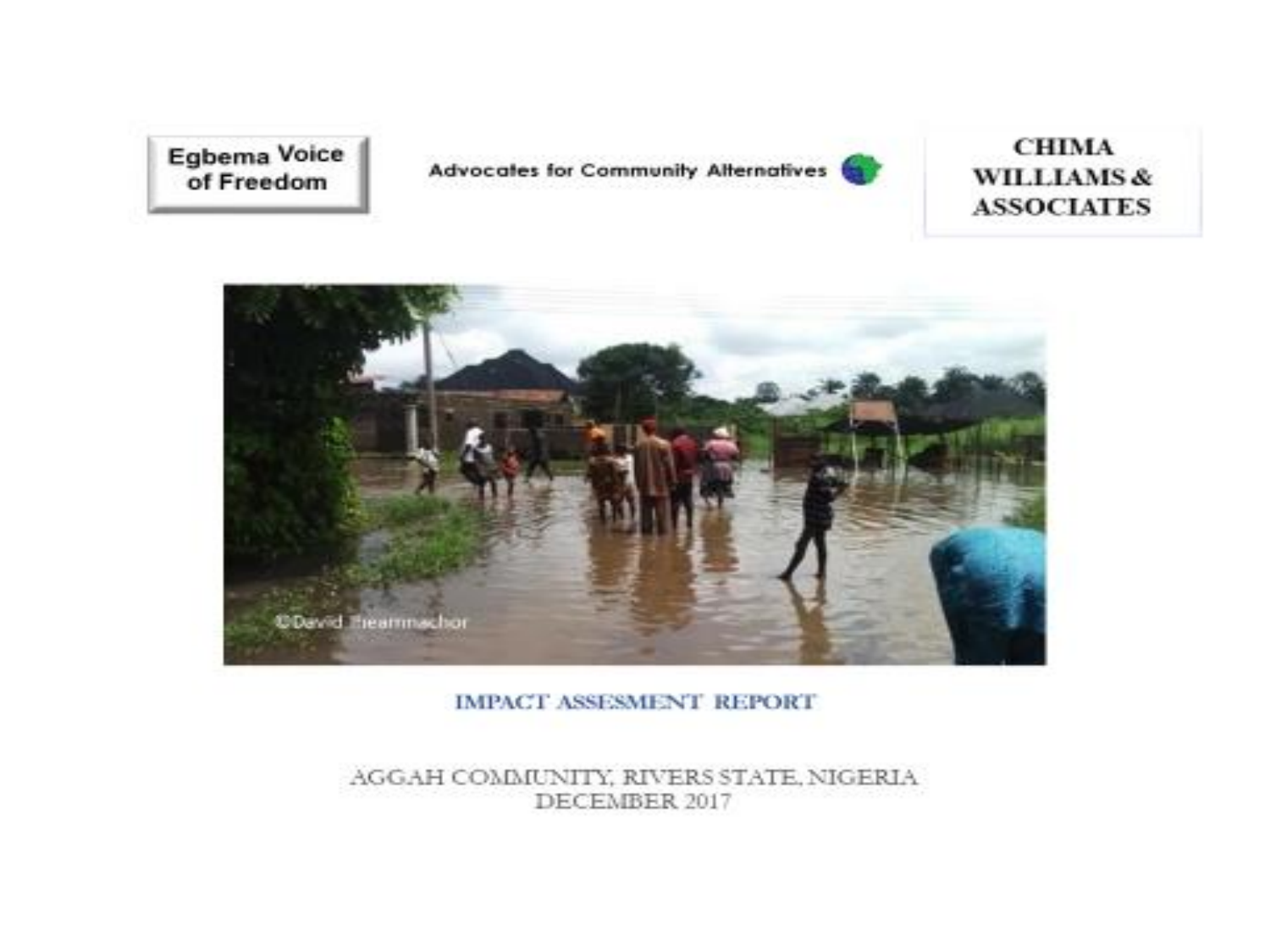#### Summary of the main findings

- 89.7% of households reported that they have had to relocate from their homes
- 90.8% of households described loss of agricultural products
- 100% of households described impacts to the water supply
- 39% of households reported destruction to schools
- 79% of households reported destruction to recreation centers
- 43% of households reported destruction to household buildings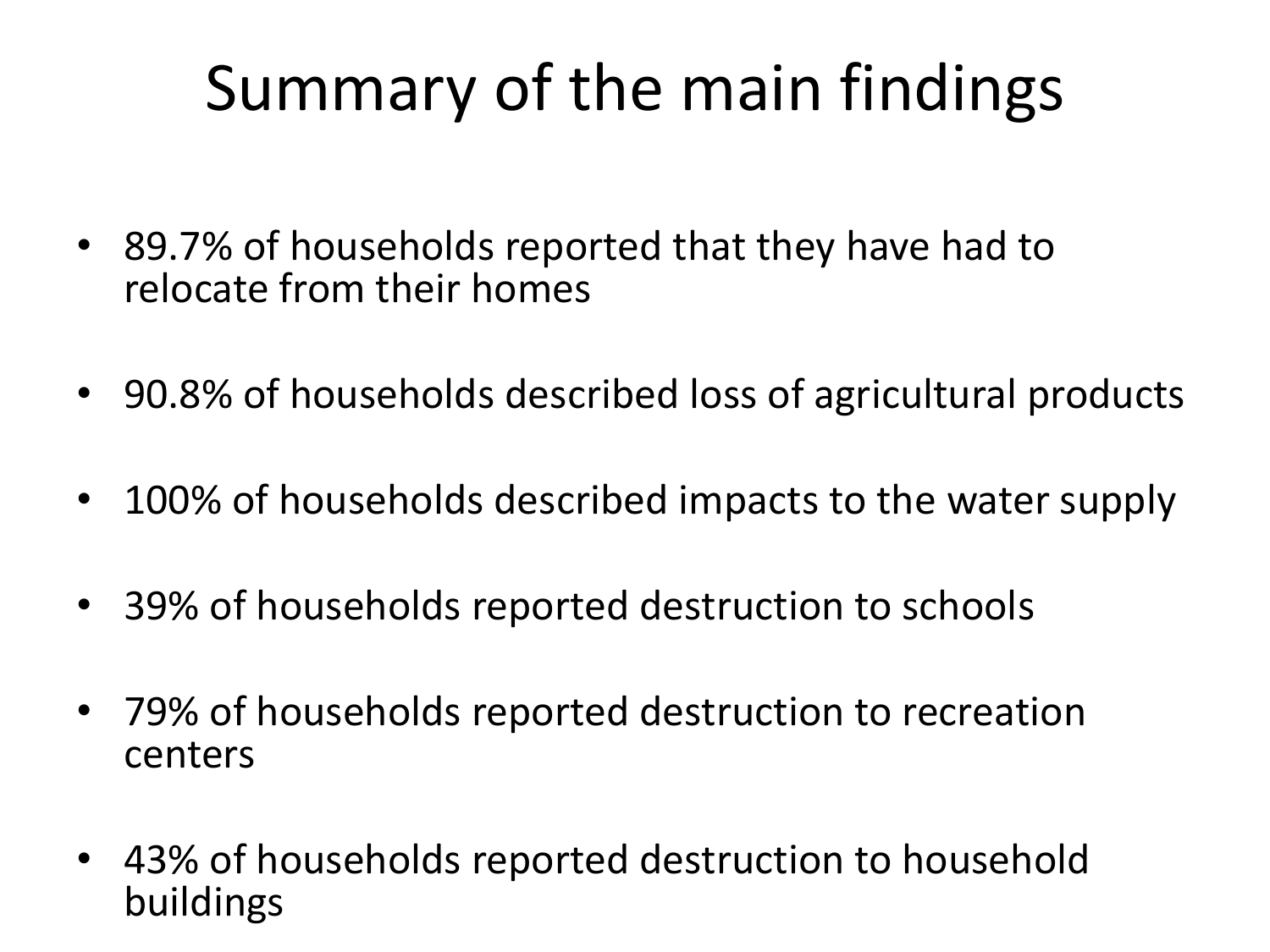#### Main findings

- 66.57%of respondents reported suffering severe physical injuries
- 67.06%of respondents reported suffering severe skin problems
- 60.66%of respondents reported suffering severe diarrhoea
- 62.85%of respondents reported suffering severe vomiting
- 55% of women who responded to the question on menstrual health reported severe problems
- 37% of women who responded to the question on childbirth reported severe problems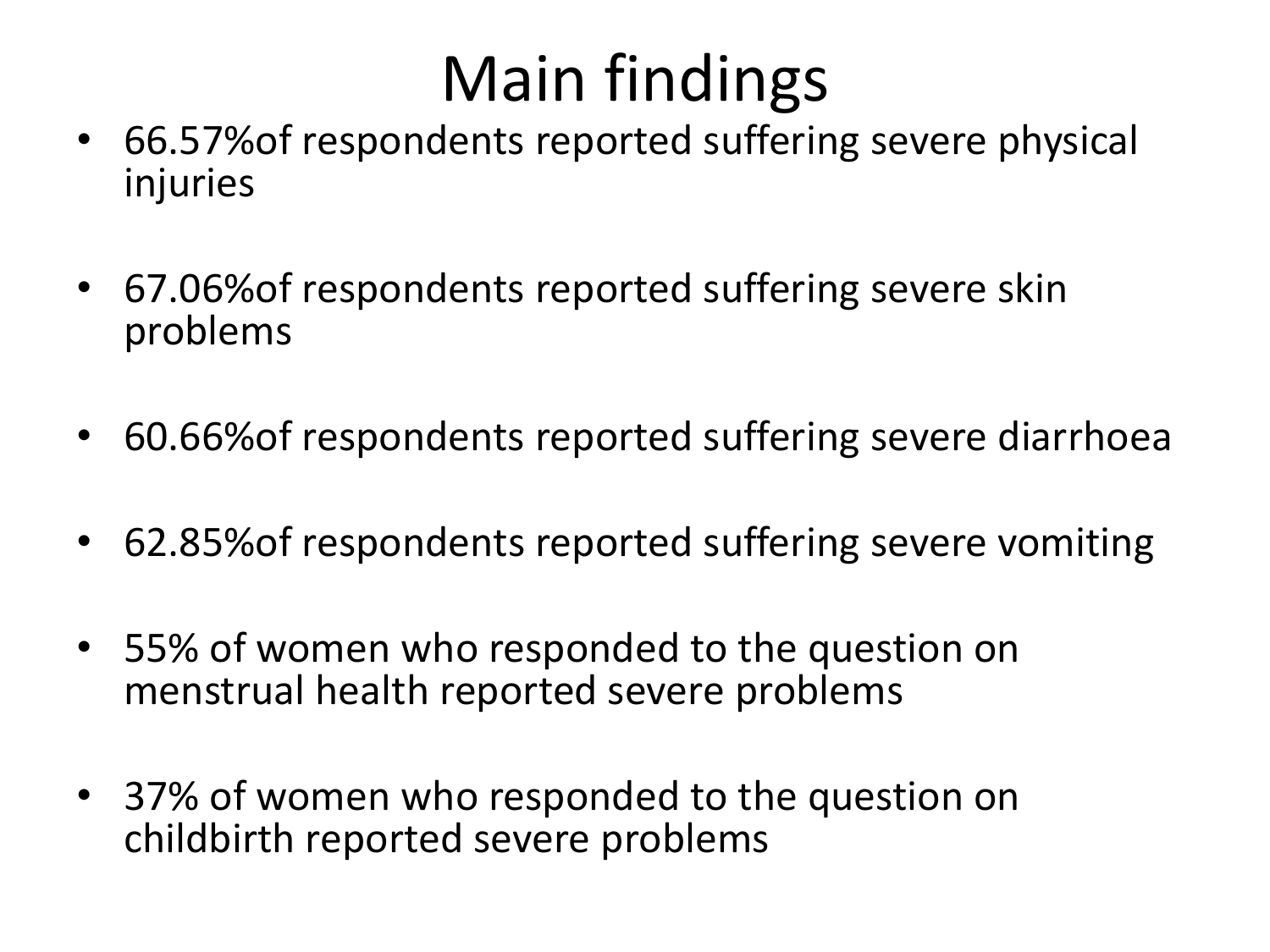# II. THE PROCEDURE IN FRONT OF THE ITALIAN AND DUTCH NCPs EVF / ENI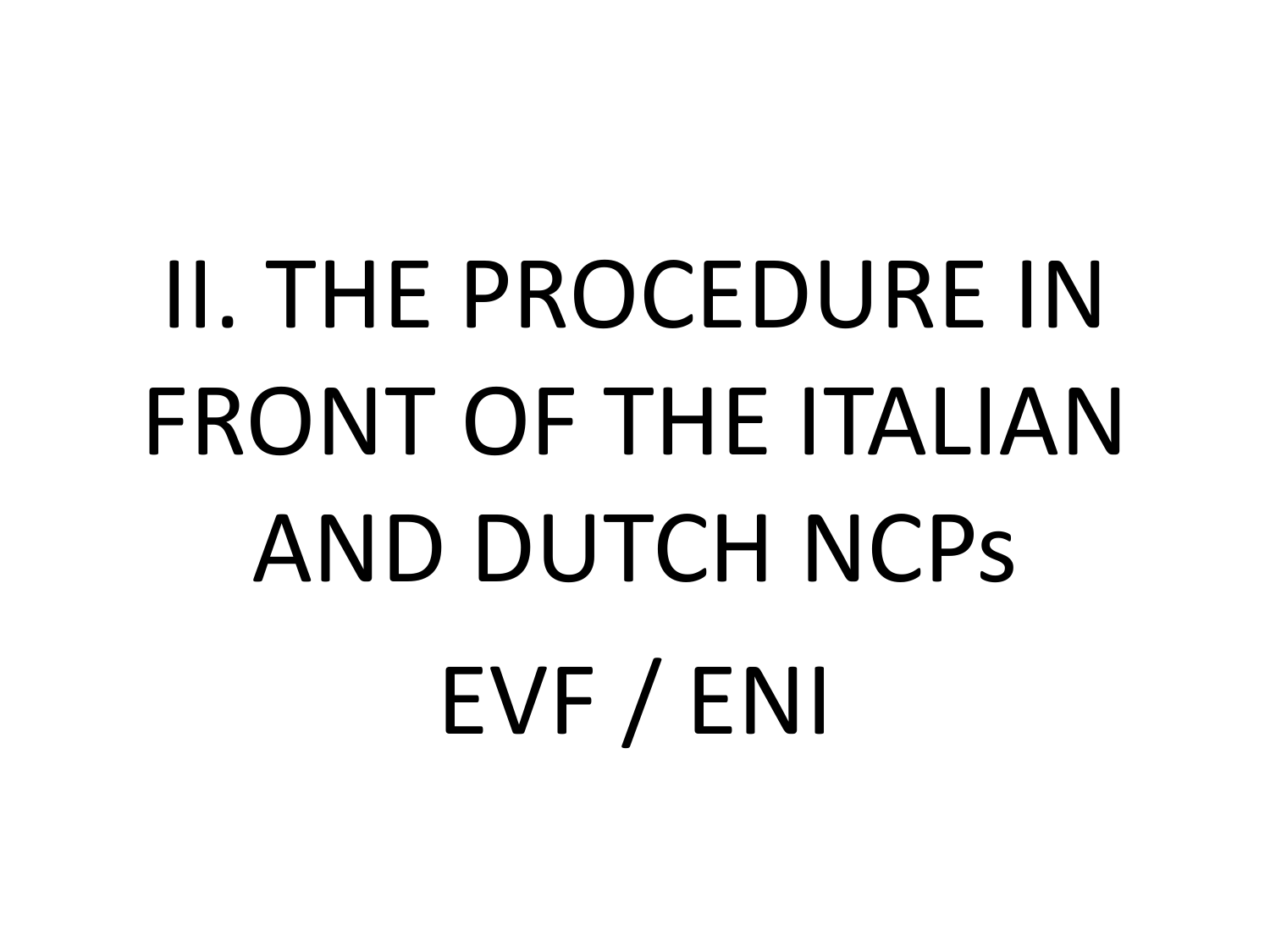#### Procedure under NCPs

• First File a Complaint.

- Procedure:
- Part 1 : Initial Assessment
- Part 2 : Good offices
- Part 3 : Conclusion with Final Statement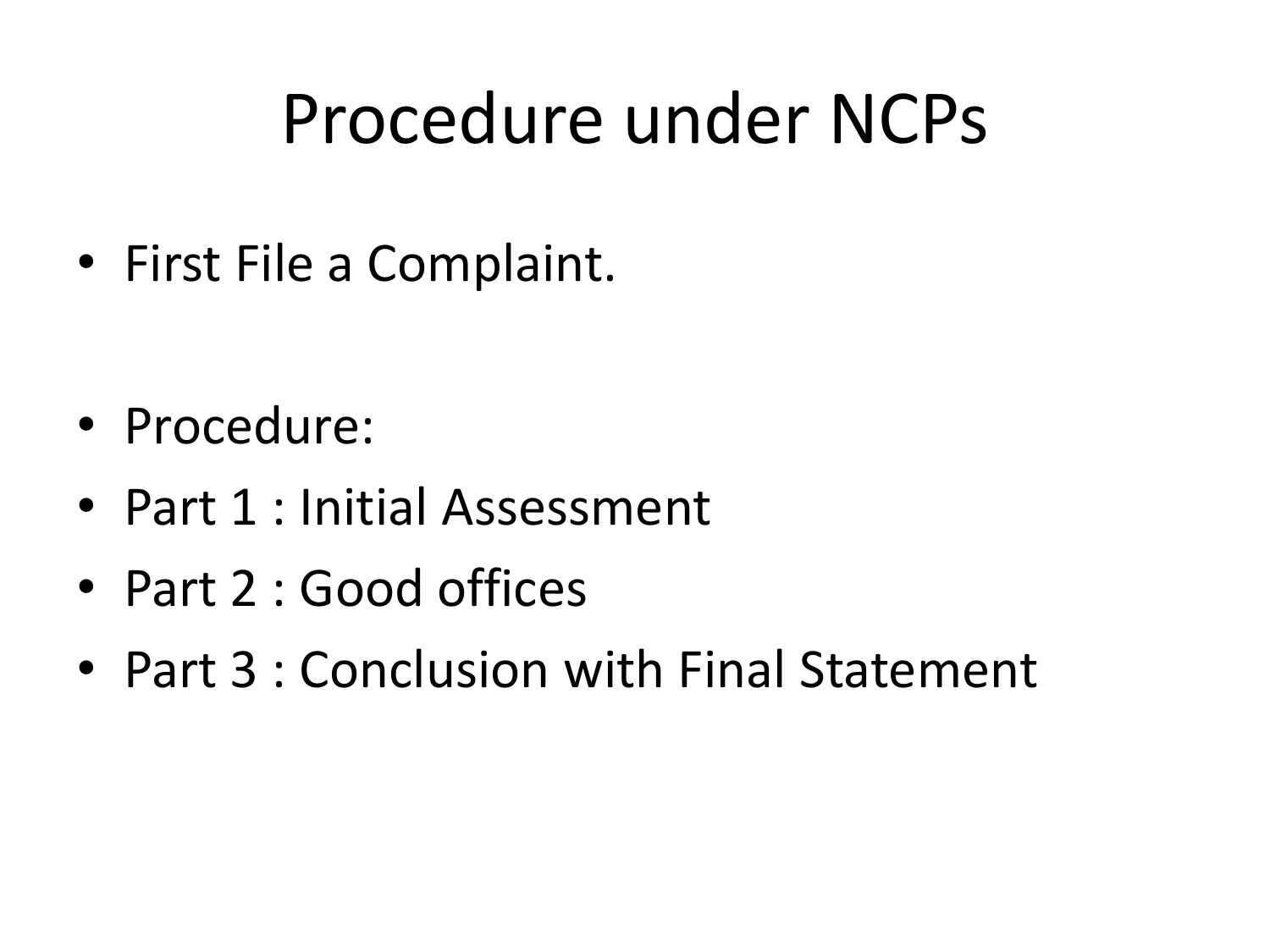#### COMPAINT FILED TO ITALIAN and DUTCH NCPs

- **E Chapter II, General Policies (A1; A2; A11);**
- Chapter IV, Human Rights, 1; 2; 3; 4; 6);
- **E Chapter VI, Environment (3; 5).**
- Filed 15 dec 2017 end of procedure 8 July 2019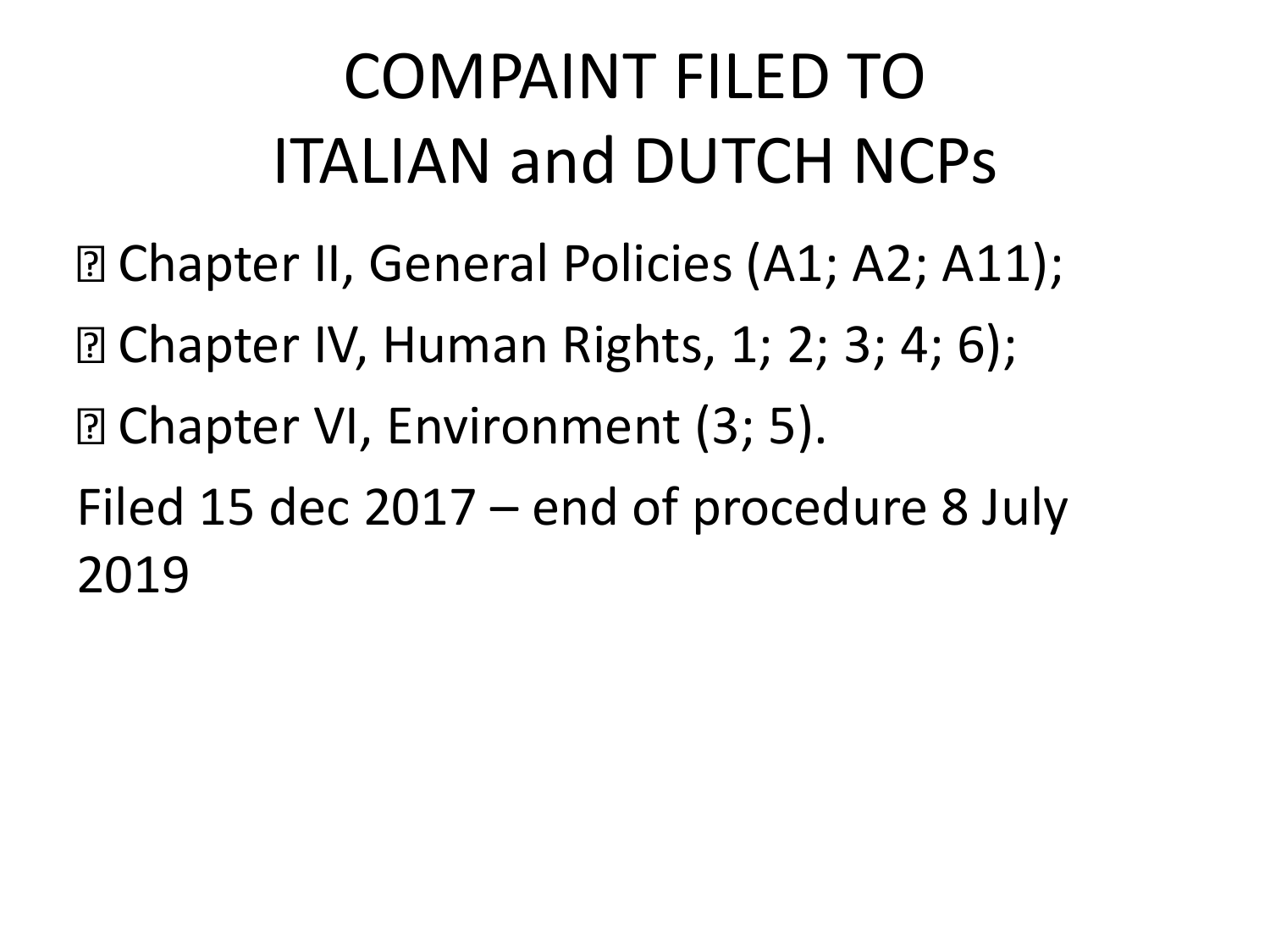#### Our requests in the Complaint

- 1. **Eni should urgently build and maintain an adequate drainage system to end the annual flooding**;
- 2. Together with the Complainants (and possibly the NCP), **Eni should jointly investigate and assess the impacts of the Mgbede oil fields on community members' lives, property, livelihoods, and surrounding environment**;
- 3. **Eni should meaningfully implement the corporate group-level sustainability policy**;
- 4. **Eni should develop contingency plans for preventing, mitigating, and controlling serious environmental and health damage** including accidents and emergencies; and mechanisms for immediate reporting to the competent authorities;
- 5. **Eni should provide an effective remedy** for Aggah community residents.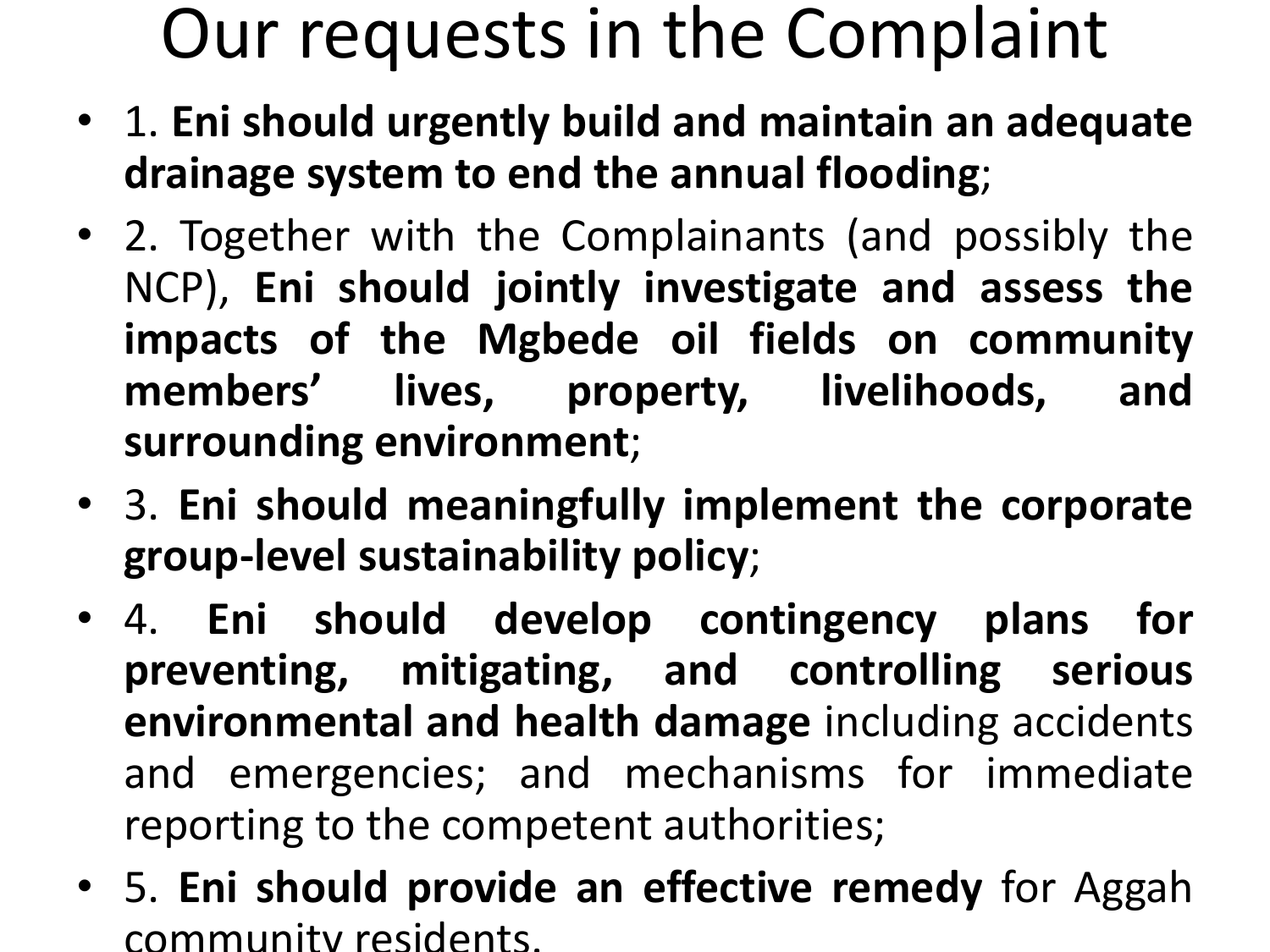#### Procedure under NCPs

Part 1 : Initial Assessment of whether the issues raised merit further examination

As part of the specific instance's procedure1, the NCP carried out the initial assessment, to determine whether the issue raised in the specific instance merited further examination, namely whether the issue raised was *bona fide* and relevant to the implementation of the Guidelines on the basis of the criteria set forth in the Guidelines.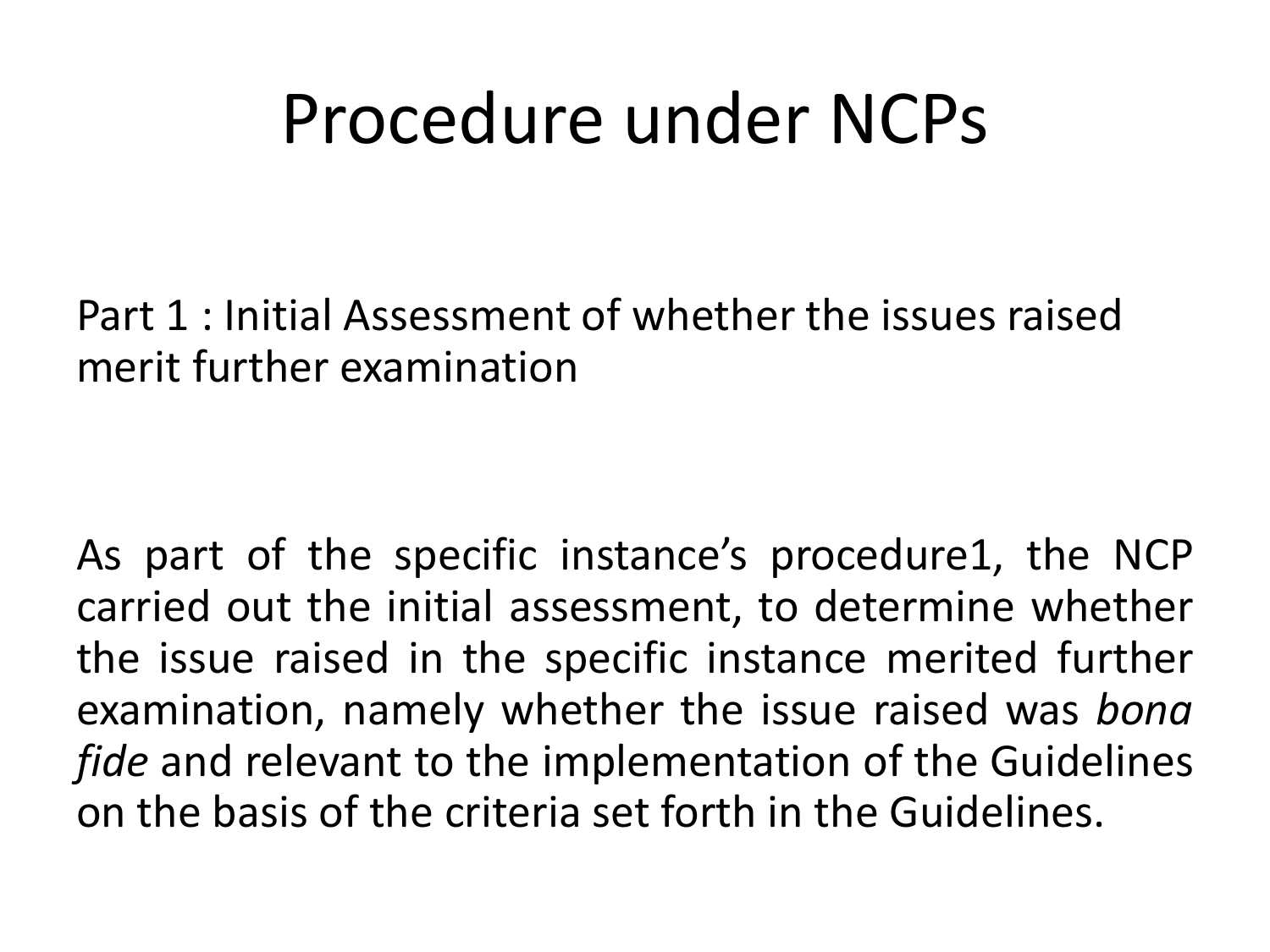#### Result of Initial Assessments

- By letter of 26th July 2018 the NCP communicated to the Parties that it had concluded that the **issue raised merited further examination and that the Initial Assessment would not have been published since it considered that this approach could facilitated the achievement of an agreement**.
- NOT ALWAYS THE CASE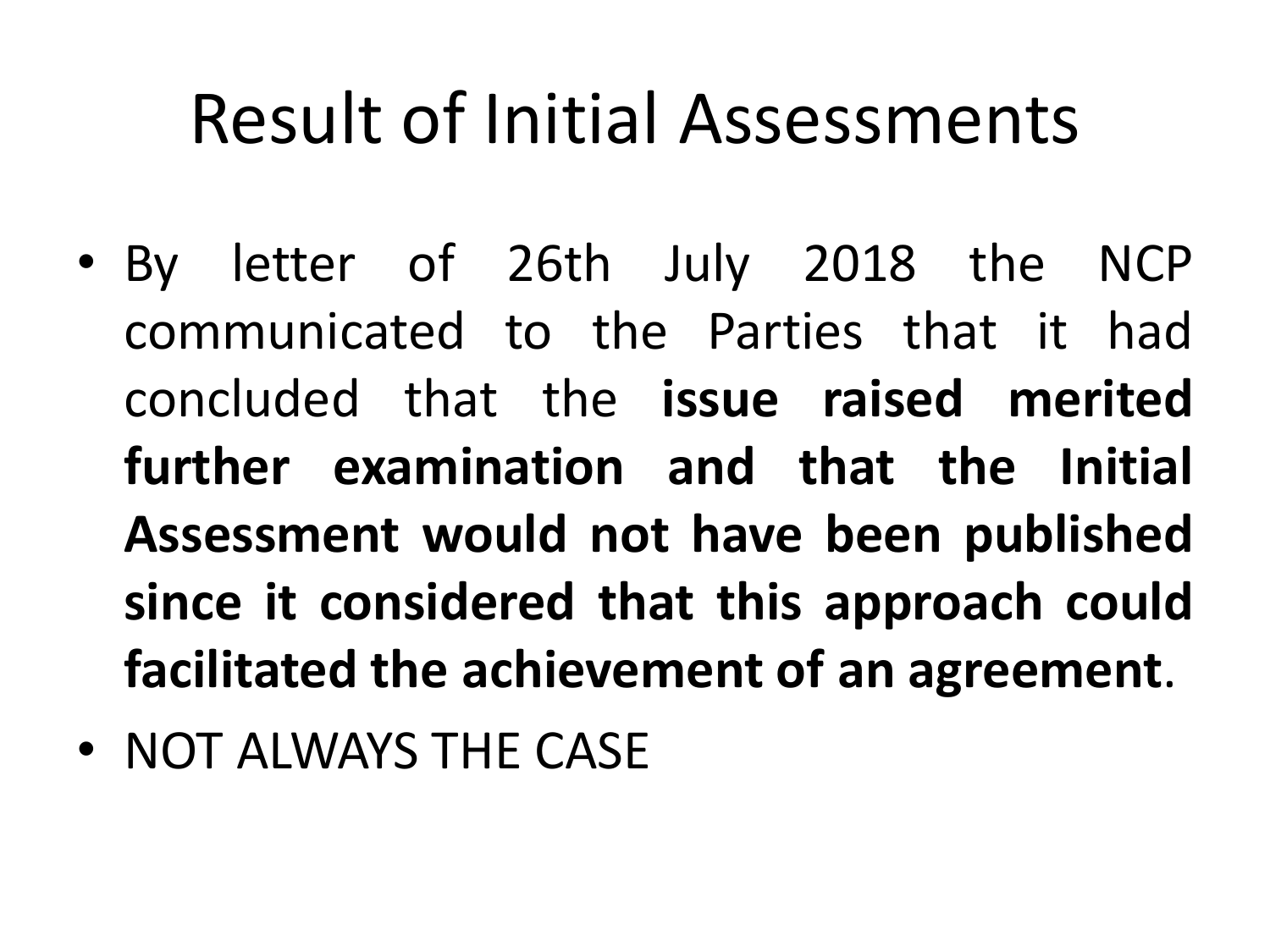#### EVF vs ENI Part 2

- OFFERED GOOD OFFICES
- APPOINT A SPECIAL MEDIATOR
- ONE IN PERSON MEETING
- TWO ON SITE VISITS BY THE PARTIES WITHOUT THE NCP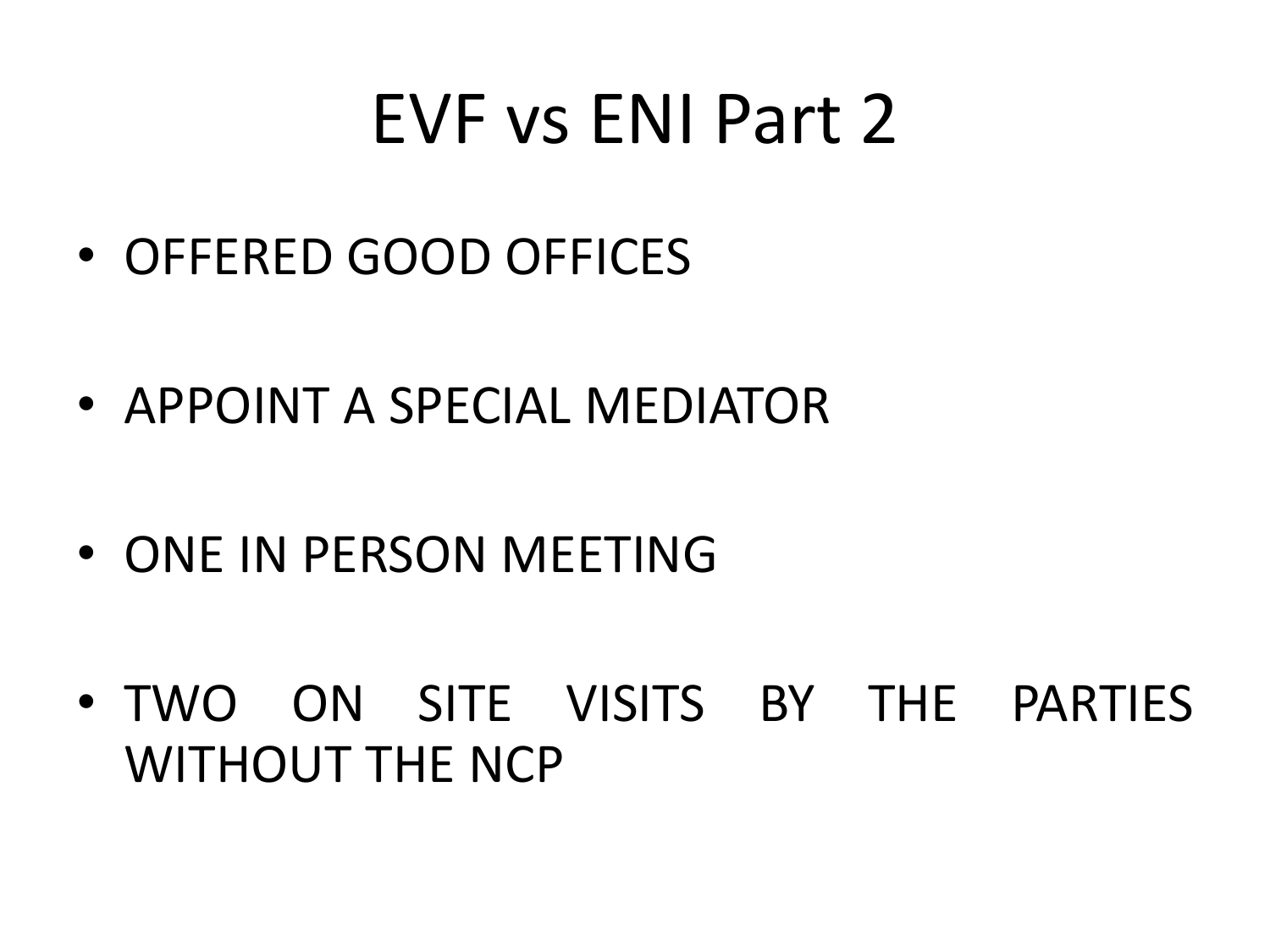#### Part 3 Procedure in general

- Part 3 : Conclusion with Final Statement
- Possibilities: a) **a statement when the NCP decides that the issues raised do not merit further consideration**; b) **a report** when the parties have reached agreement on the issues raised. **Information on the content of the agreement will only be included insofar as the parties involved agree thereto**; c) **a statement when no agreement is reached**. This statement should **at a minimum** describe the issues raised, the reasons why the NCP decided that the issues raised merit further examination and the procedures the NCP initiated in assisting the parties. The NCP will make recommendations on the implementation of the Guidelines as appropriate, which should be included in the statement. **Where appropriate**, the statement could also include the reasons that agreement could not be reached.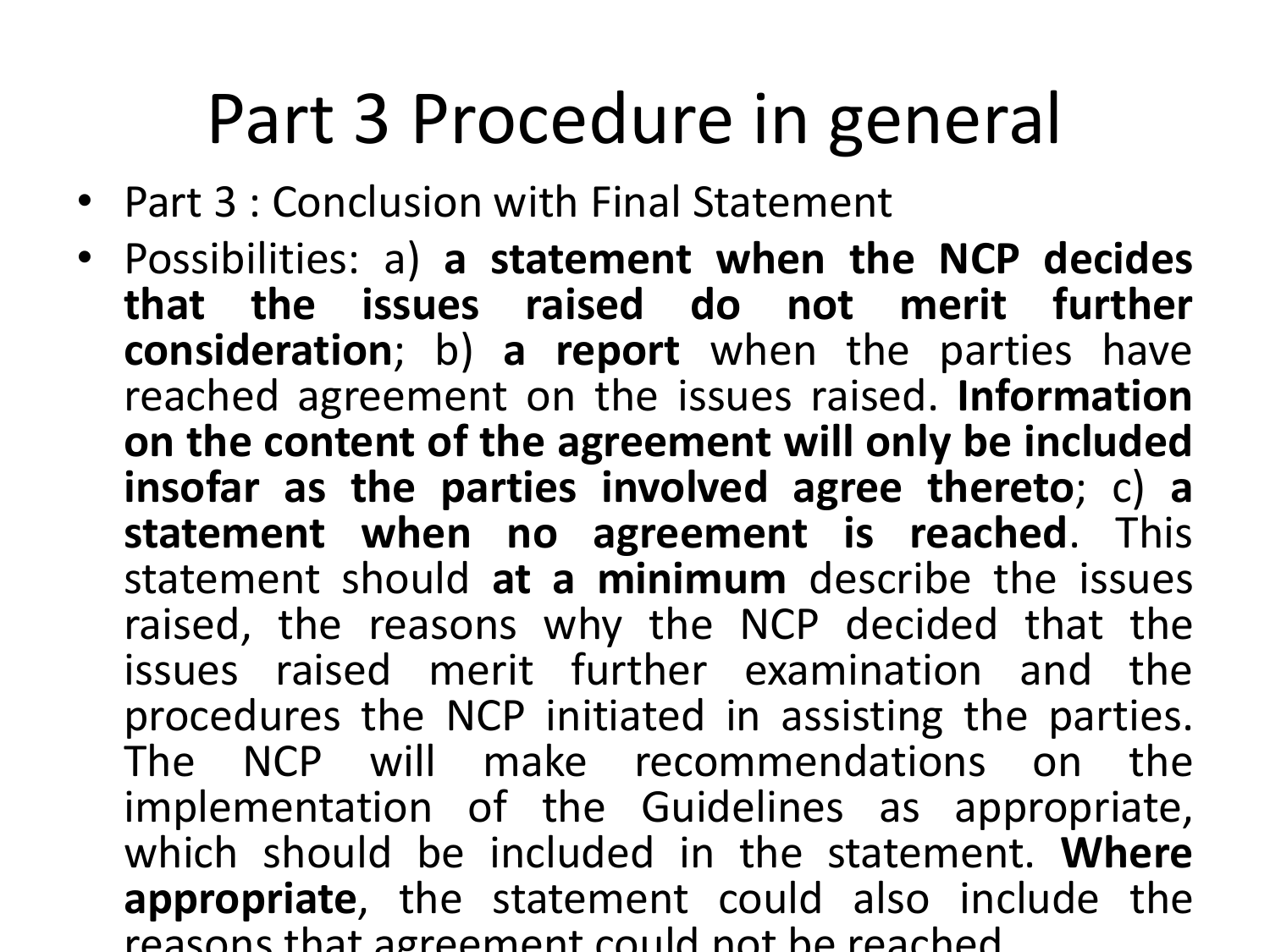#### The Agreement Part 3



• https://pcnitalia.mise.gov.it/attachments/artic [le/2035928/Report%20CWA-ENI%20case%20-](https://pcnitalia.mise.gov.it/attachments/article/2035928/Report%20CWA-ENI%20case%20-%20NCP%20final.pdf) %20NCP%20final.pdf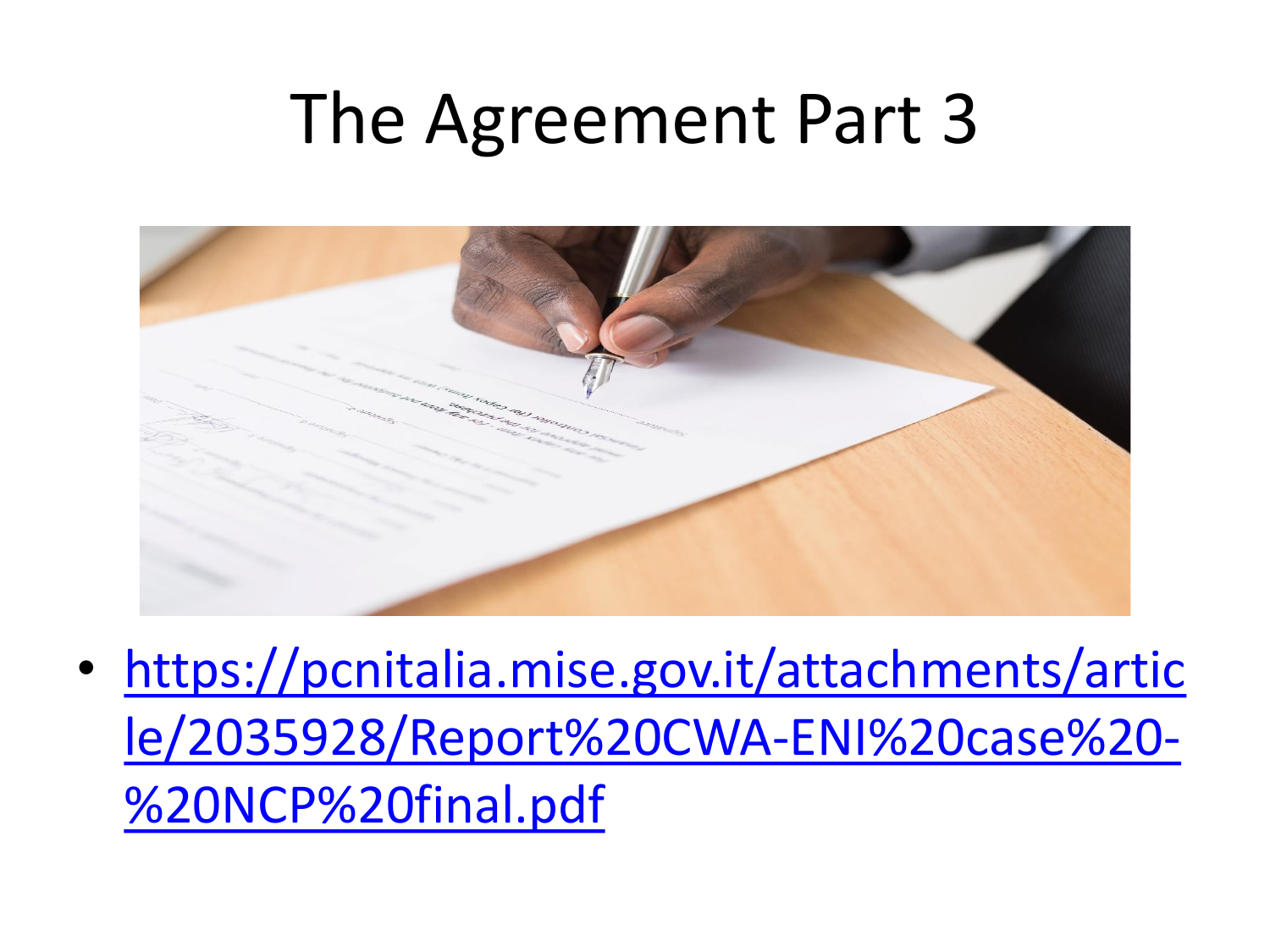## III. WHAT THE DIFFERENT PARTIES SAY ABOUT THE AGREEMENT AND WHAT ABOUT THE IMPLEMENTATION?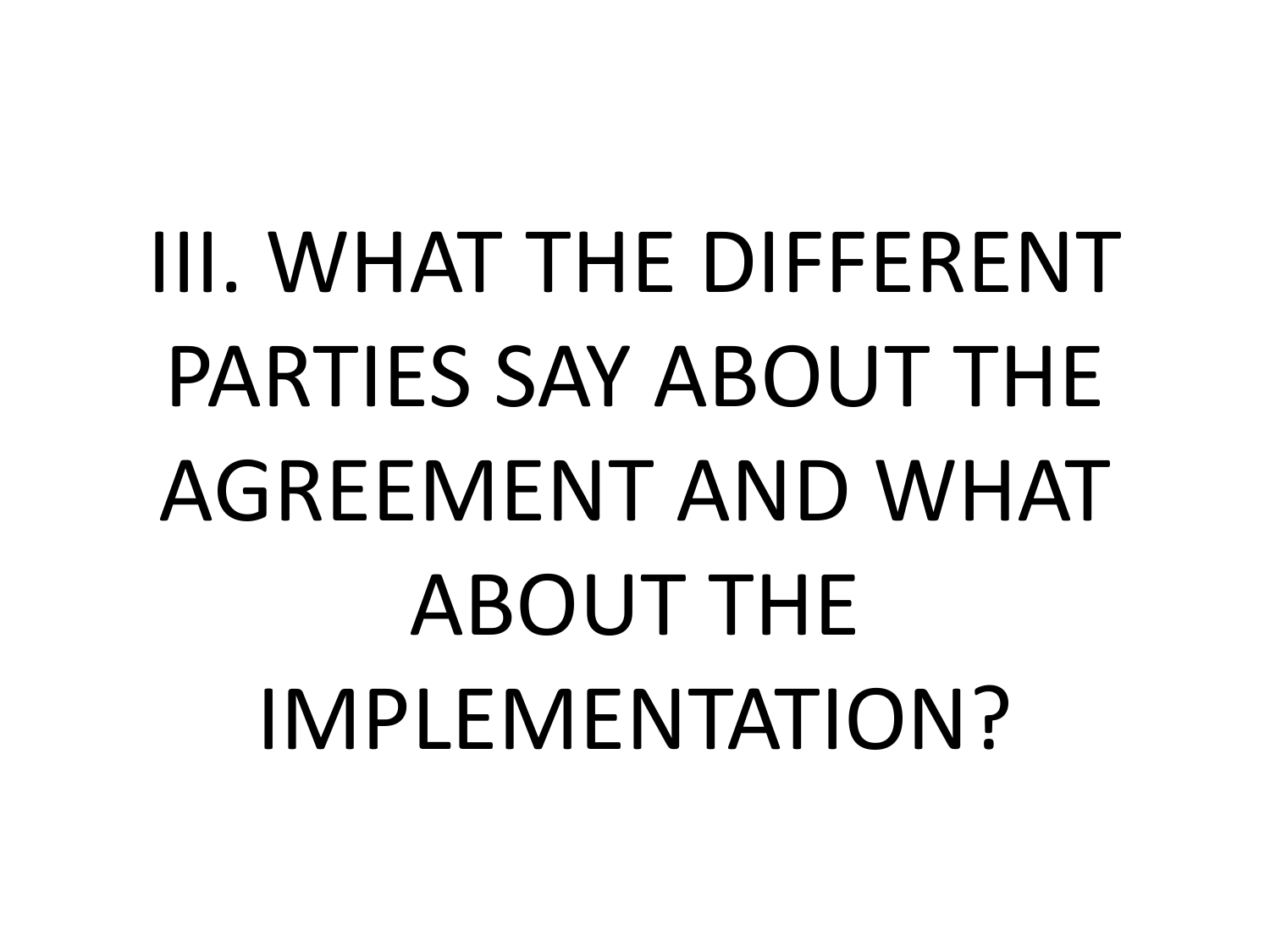#### OECD WATCH Comments on EVF vs ENI CASE

- **Remedy in the form of company commitment to prevent future impacts**
- The Italian NCP **facilitated an important agreement and commitment by Italian oil and gas company Eni to address decades of flooding its subsidiary had caused in Nigeria**. After the complaint, **Eni began remediation preparation before its operations were stalled by the COVID-19 crisis.** The case now provides a good opportunity for the Italian NCP to follow-up to ensure the company ultimately makes good on its commitments and nascent good efforts toward the community.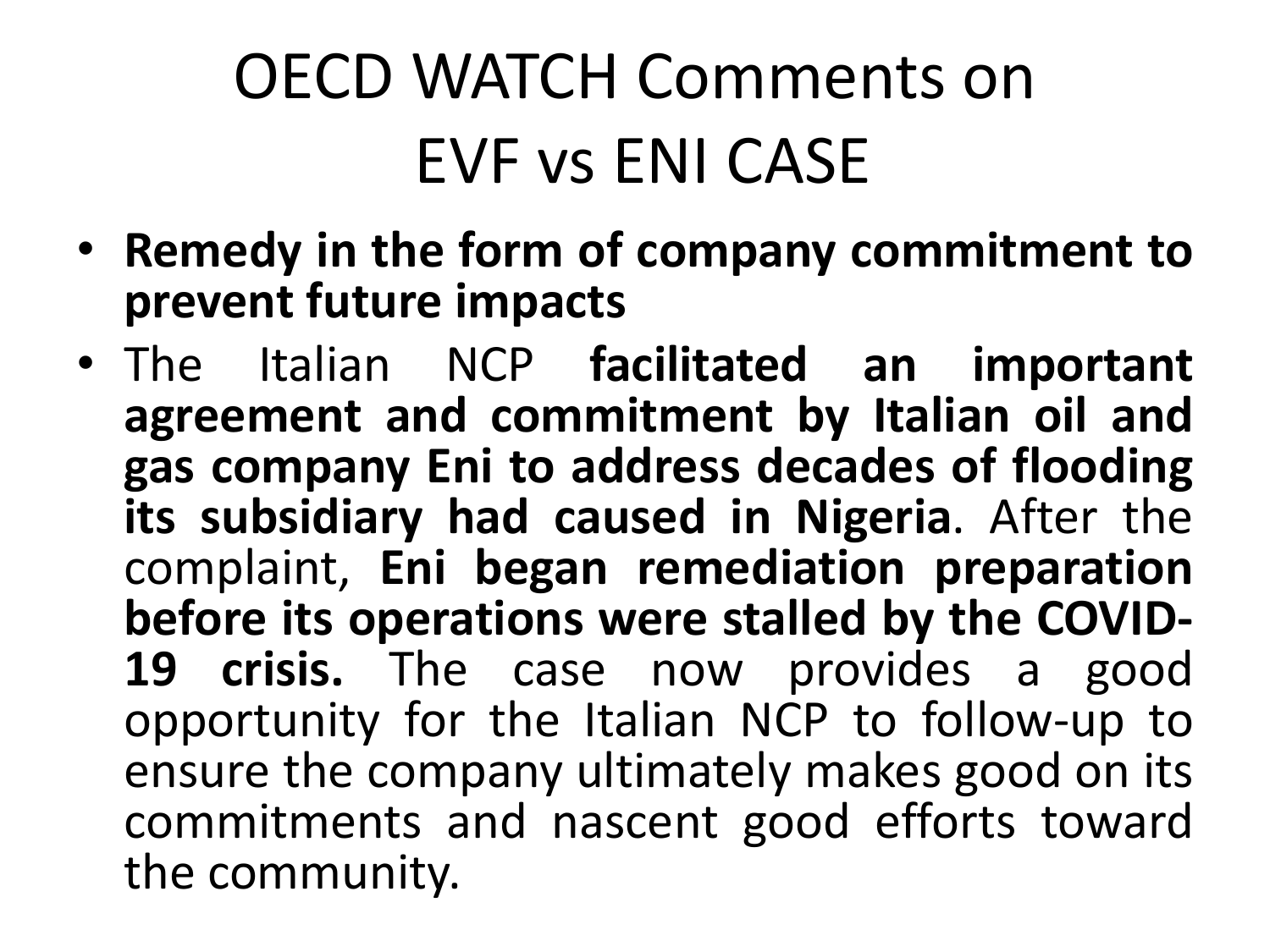#### ENI WEBSITE

- During the procedure, **Eni provided objective elements – also with the support of photo and video documentation – to demonstrate that NAOC operations and infrastructures have no aggravating impact on the natural flooding of the area.**
- .. **example of the way Eni provided answer to the concerns of rightsholders and ensured access to the solutions** proposed is represented by the conciliation procedure activated via the Italian National Contact Point of the OECD Guidelines to answer at the complaint raised by the NGO (EVF). **The procedure was activated with the EFV istance, claiming that NAOC (Eni's subsidiary) was not doing enough to mitigate the impacts of its operations on the effects of the floods on the community.** ..

On the implementation:

• Following the signing of the Terms of Settlement, NAOC and Egbema voice of Freedom (EVF) designated their respective contact persons who **met several times in order to define the contents of the drainage interventions to be carried out in the community. Once the engineering design completed, NAOC activated the internal procurement procedures to assign the contract for the rebuilding of the culverts. The Italian NCP will be kept informed of the implementation of the agreement.**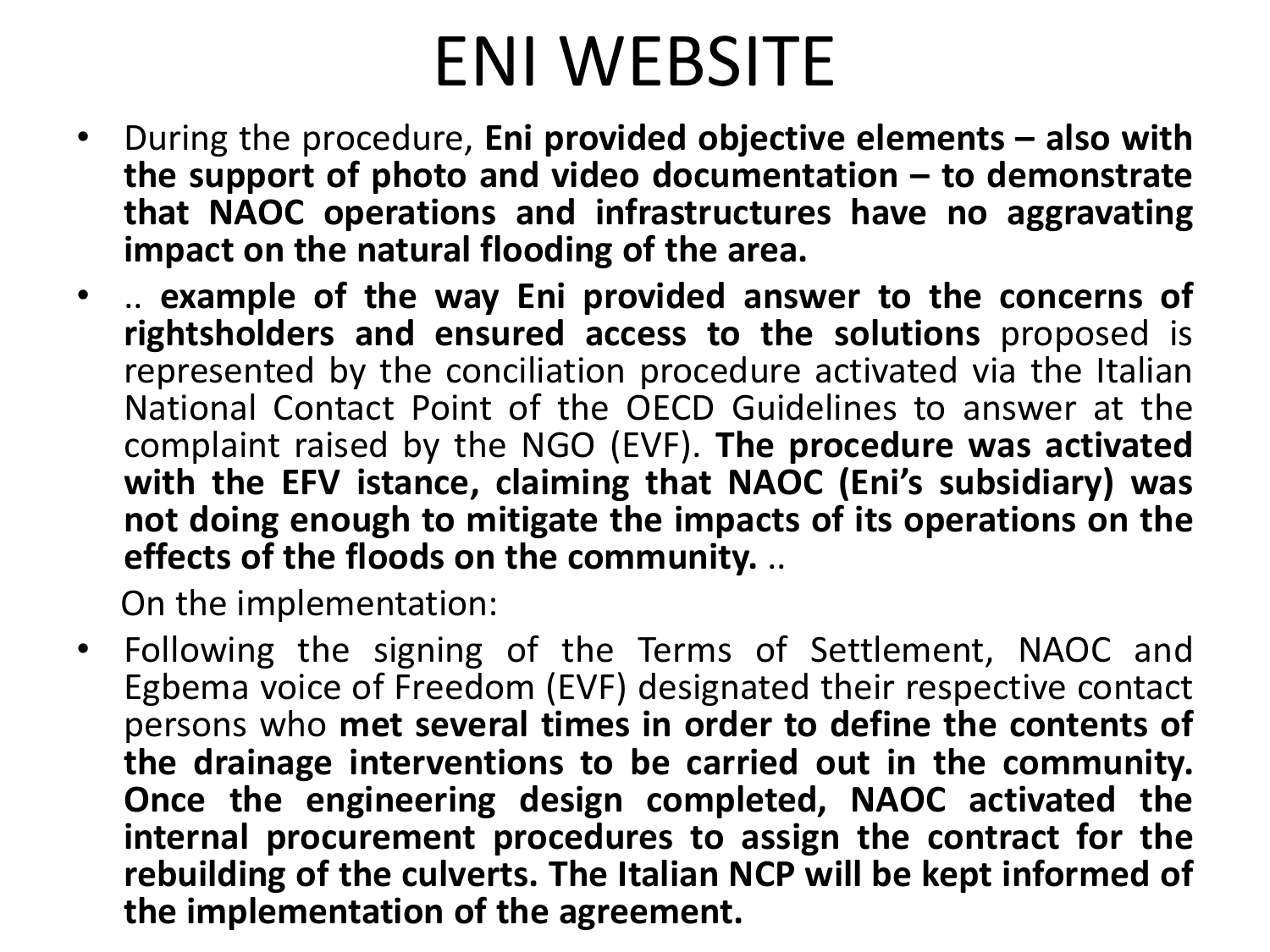#### OECD SECRETARY GENERAL

- Said it was a "Succesful Case"
- ENI S.p.A., ENI International BV, and CWA and ACA Following mediation organised by the NCP of Italy in July 2019, ENI S.p.A, a major Italian oil and gas multinational enterprise, and a group of NGOs in Nigeria, signed a Terms of Settlement. In the agreement, the parties concluded that the company would construct a drainage system that would remedy impacts caused by violent flooding. The violent flooding was allegedly linked to the company's construction and road infrastructure development, which supported its oil drilling operations in 1970.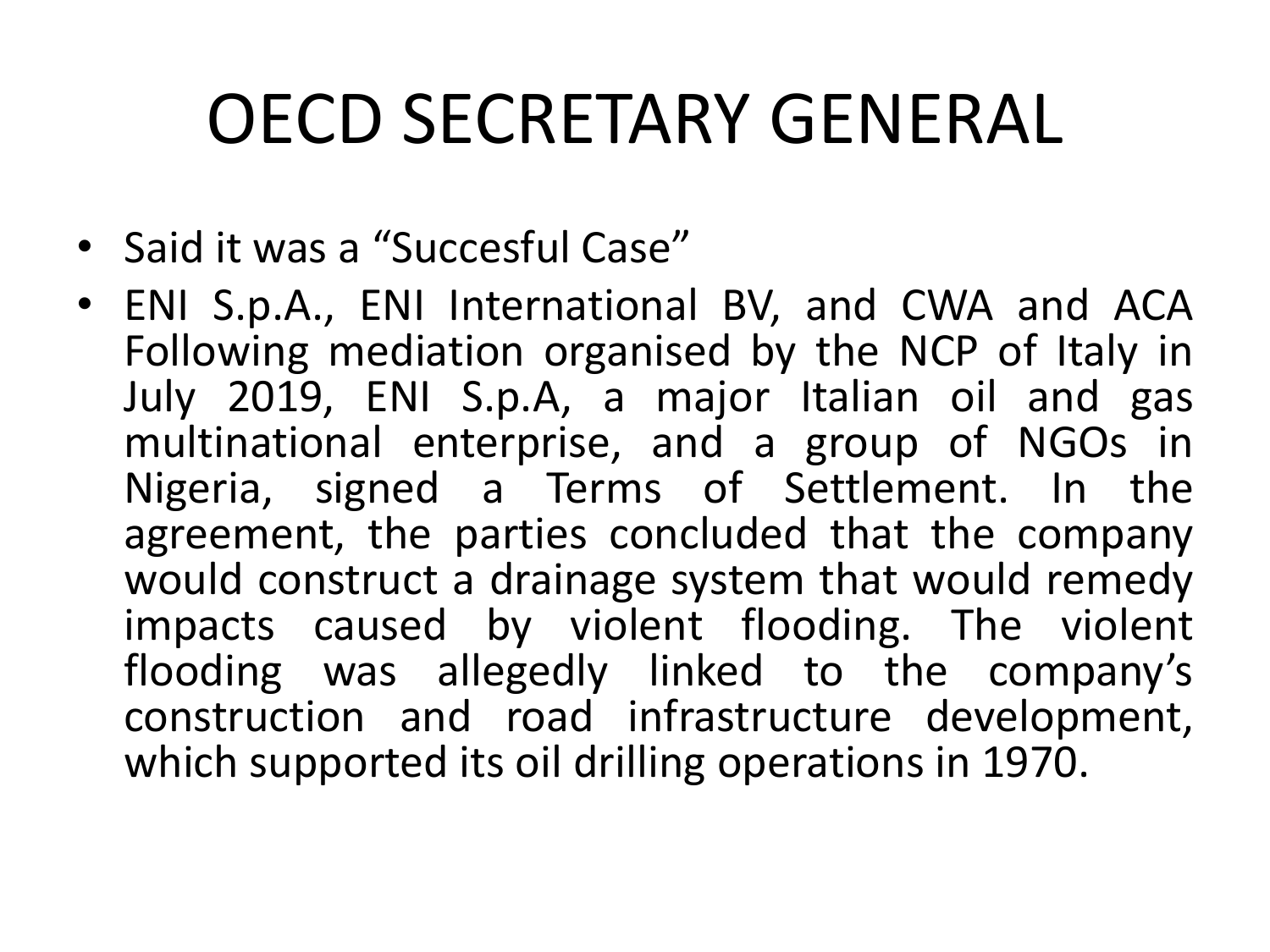#### THE IMPLEMENTATION PHASE REALITY vs EXPECTATIONS

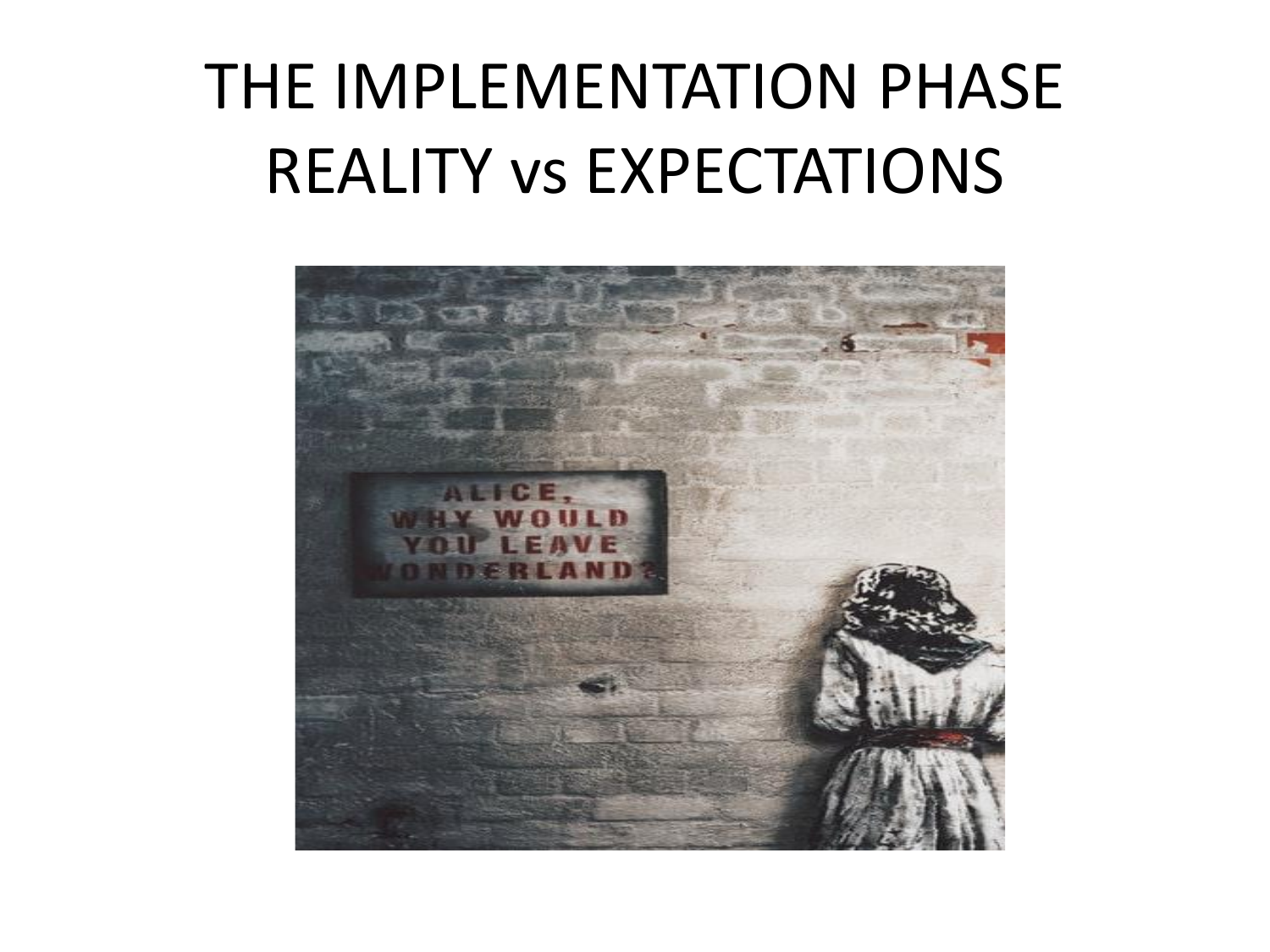#### Why a mediation?

• Admissibility

• No request for money

• Possibility to participate for the parties

• Bridge the liability gap in corporate groups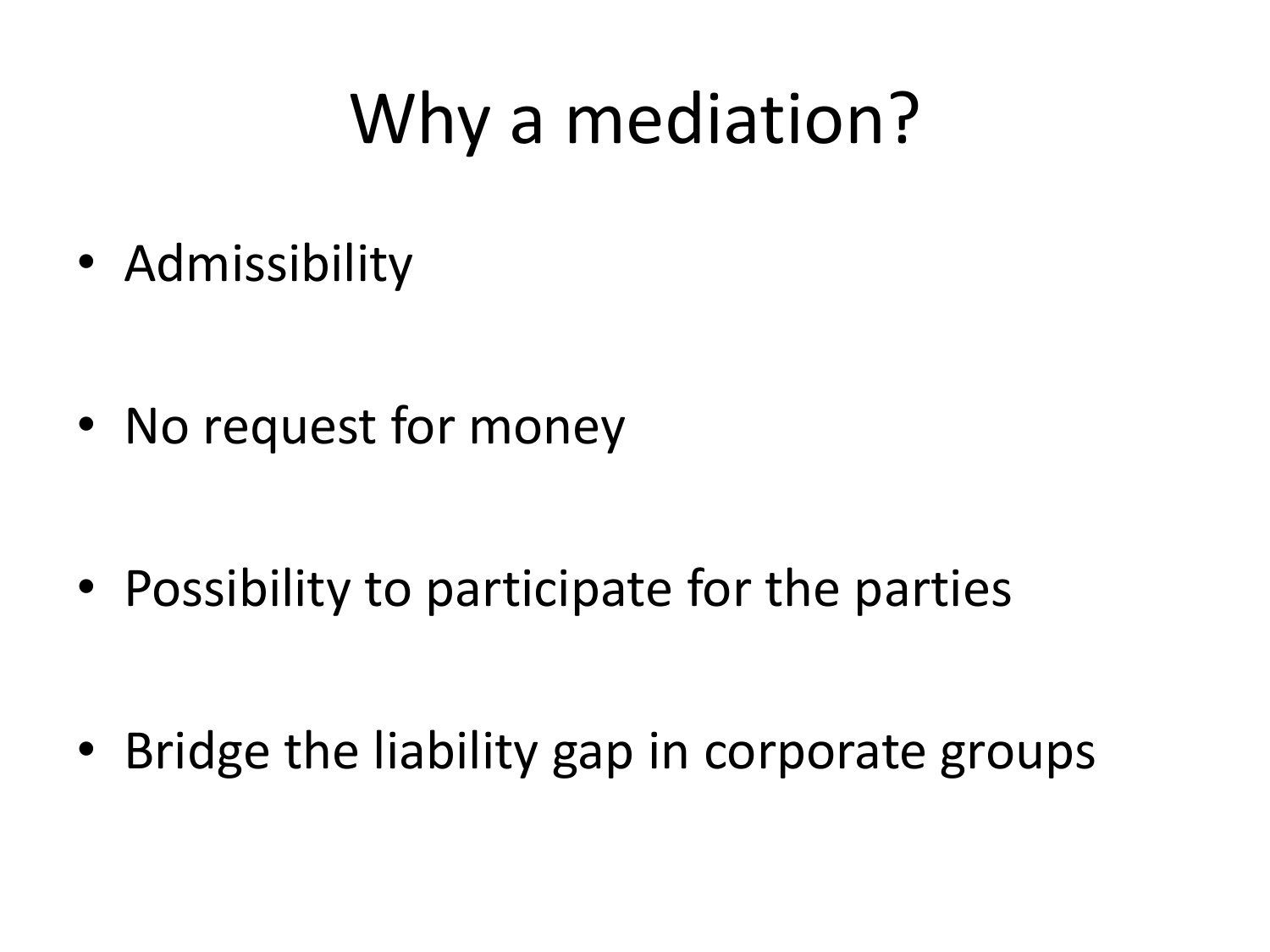#### WHY NOT

• No supervision of implementation phase

• No adequate resources (not even in Court)